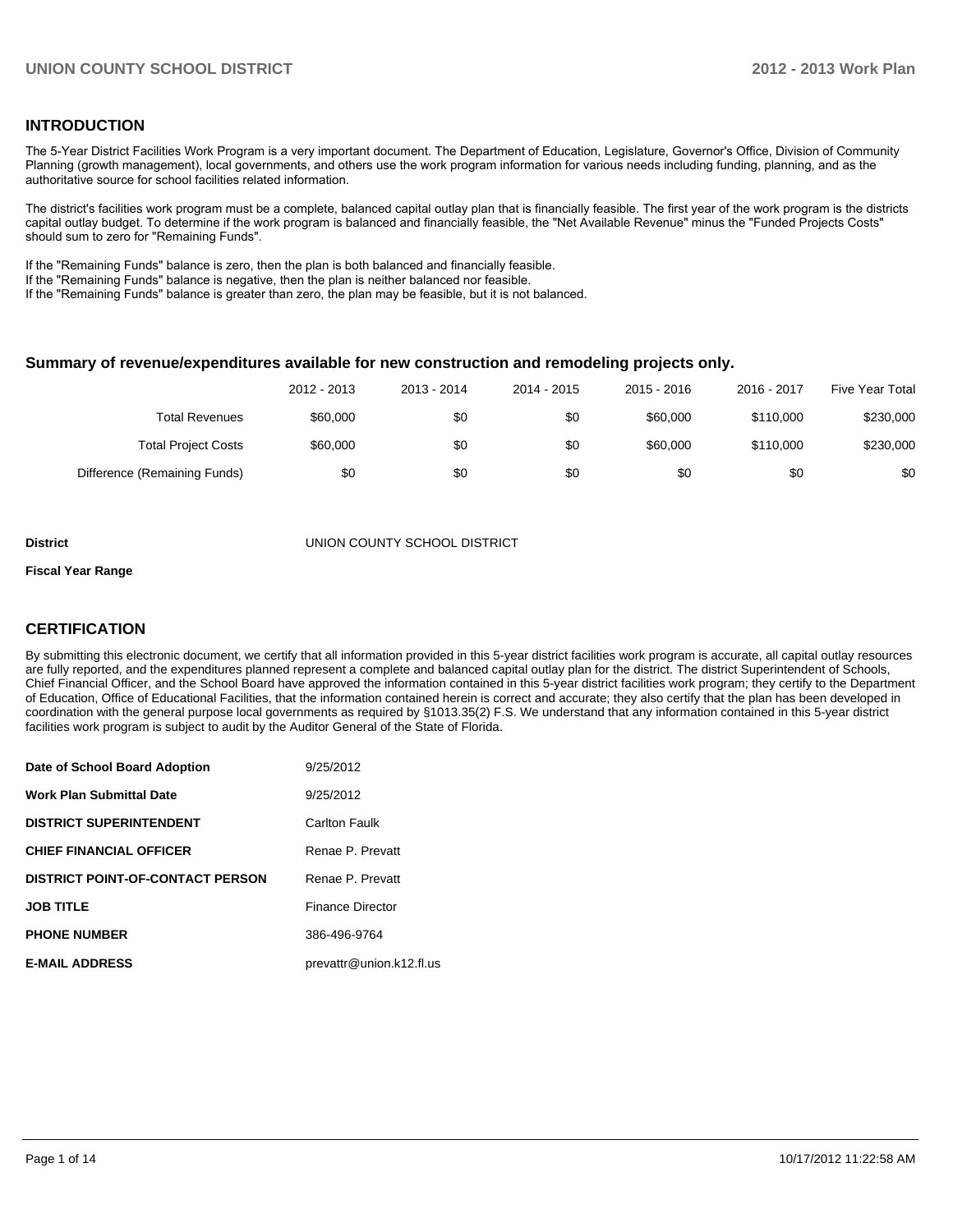# **Expenditures**

### **Expenditure for Maintenance, Repair and Renovation from 1.50-Mills and PECO**

Annually, prior to the adoption of the district school budget, each school board must prepare a tentative district facilities work program that includes a schedule of major repair and renovation projects necessary to maintain the educational and ancillary facilities of the district.

| Item                                                                                                                                          | 2012 - 2013<br><b>Actual Budget</b> | 2013 - 2014<br>Projected | 2014 - 2015<br>Projected | $2015 - 2016$<br>Projected | 2016 - 2017<br>Projected | <b>Total</b> |  |  |  |  |
|-----------------------------------------------------------------------------------------------------------------------------------------------|-------------------------------------|--------------------------|--------------------------|----------------------------|--------------------------|--------------|--|--|--|--|
| <b>HVAC</b>                                                                                                                                   | \$0                                 | \$0                      | \$10,000                 | \$15,000                   | \$0                      | \$25,000     |  |  |  |  |
| <b>UNION SENIOR HIGH</b><br>Locations:                                                                                                        |                                     |                          |                          |                            |                          |              |  |  |  |  |
| Flooring                                                                                                                                      | \$0                                 | \$0                      | \$10,000                 | \$0                        | \$0                      | \$10,000     |  |  |  |  |
| <b>UNION SENIOR HIGH</b><br>Locations:                                                                                                        |                                     |                          |                          |                            |                          |              |  |  |  |  |
| Roofing                                                                                                                                       | \$0                                 | \$0                      | \$0                      | \$0                        | \$0                      | \$0          |  |  |  |  |
| Locations:<br>No Locations for this expenditure.                                                                                              |                                     |                          |                          |                            |                          |              |  |  |  |  |
| Safety to Life                                                                                                                                | \$20,000                            | \$15,000                 | \$25,000                 | \$30,000                   | \$25,000                 | \$115,000    |  |  |  |  |
| DAY CARE ANNEX, LAKE BUTLER ELEMENTARY, LAKE BUTLER MIDDLE, UNION SENIOR HIGH<br>Locations:                                                   |                                     |                          |                          |                            |                          |              |  |  |  |  |
| Fencing                                                                                                                                       | \$0                                 | \$0                      | \$0                      | \$0                        | \$0                      | \$0          |  |  |  |  |
| Locations: No Locations for this expenditure.                                                                                                 |                                     |                          |                          |                            |                          |              |  |  |  |  |
| Parking                                                                                                                                       | \$0                                 | \$0                      | \$0                      | \$0                        | \$35,000                 | \$35,000     |  |  |  |  |
| <b>UNION SENIOR HIGH</b><br>Locations:                                                                                                        |                                     |                          |                          |                            |                          |              |  |  |  |  |
| Electrical                                                                                                                                    | \$3,782                             | \$0                      | \$0                      | \$0                        | \$0                      | \$3,782      |  |  |  |  |
| Locations: UNION MAINTENANCE                                                                                                                  |                                     |                          |                          |                            |                          |              |  |  |  |  |
| Fire Alarm                                                                                                                                    | \$0                                 | \$0                      | \$0                      | \$15,000                   | \$4,500                  | \$19,500     |  |  |  |  |
| Locations: LAKE BUTLER ELEMENTARY, UNION SENIOR HIGH                                                                                          |                                     |                          |                          |                            |                          |              |  |  |  |  |
| Telephone/Intercom System                                                                                                                     | \$0                                 | \$0                      | \$35,000                 | \$30,000                   | \$25,000                 | \$90,000     |  |  |  |  |
| Locations: LAKE BUTLER ELEMENTARY, LAKE BUTLER MIDDLE, UNION SENIOR HIGH                                                                      |                                     |                          |                          |                            |                          |              |  |  |  |  |
| <b>Closed Circuit Television</b>                                                                                                              | \$0                                 | \$0                      | \$0                      | \$0                        | \$0                      | \$0          |  |  |  |  |
| Locations: No Locations for this expenditure.                                                                                                 |                                     |                          |                          |                            |                          |              |  |  |  |  |
| Paint                                                                                                                                         | \$0                                 | \$0                      | \$2,500                  | \$5,000                    | \$10,500                 | \$18,000     |  |  |  |  |
| Locations: DAY CARE ANNEX, LAKE BUTLER ELEMENTARY, LAKE BUTLER MIDDLE, UNION MAINTENANCE, UNION SENIOR HIGH, UNION<br>SUPERINTENDENT'S OFFICE |                                     |                          |                          |                            |                          |              |  |  |  |  |
| Maintenance/Repair                                                                                                                            | \$10,000                            | \$6,090                  | \$11,903                 | \$3,218                    | \$15,185                 | \$46,396     |  |  |  |  |
| Locations:<br><b>UNION MAINTENANCE</b>                                                                                                        |                                     |                          |                          |                            |                          |              |  |  |  |  |
| <b>Sub Total:</b>                                                                                                                             | \$33,782                            | \$21.090                 | \$94.403                 | \$98,218                   | \$115,185                | \$362,678    |  |  |  |  |

| IPECO Maintenance Expenditures | ሶሰ<br>υυ | \$0               | \$0       | \$105,000 | \$135,000 | \$240,000 |
|--------------------------------|----------|-------------------|-----------|-----------|-----------|-----------|
| 1.50 Mill Sub Total: İ         | \$63,782 | $.1,090$ .<br>\$4 | \$124.403 | \$28,218  | \$15,185  | \$272.678 |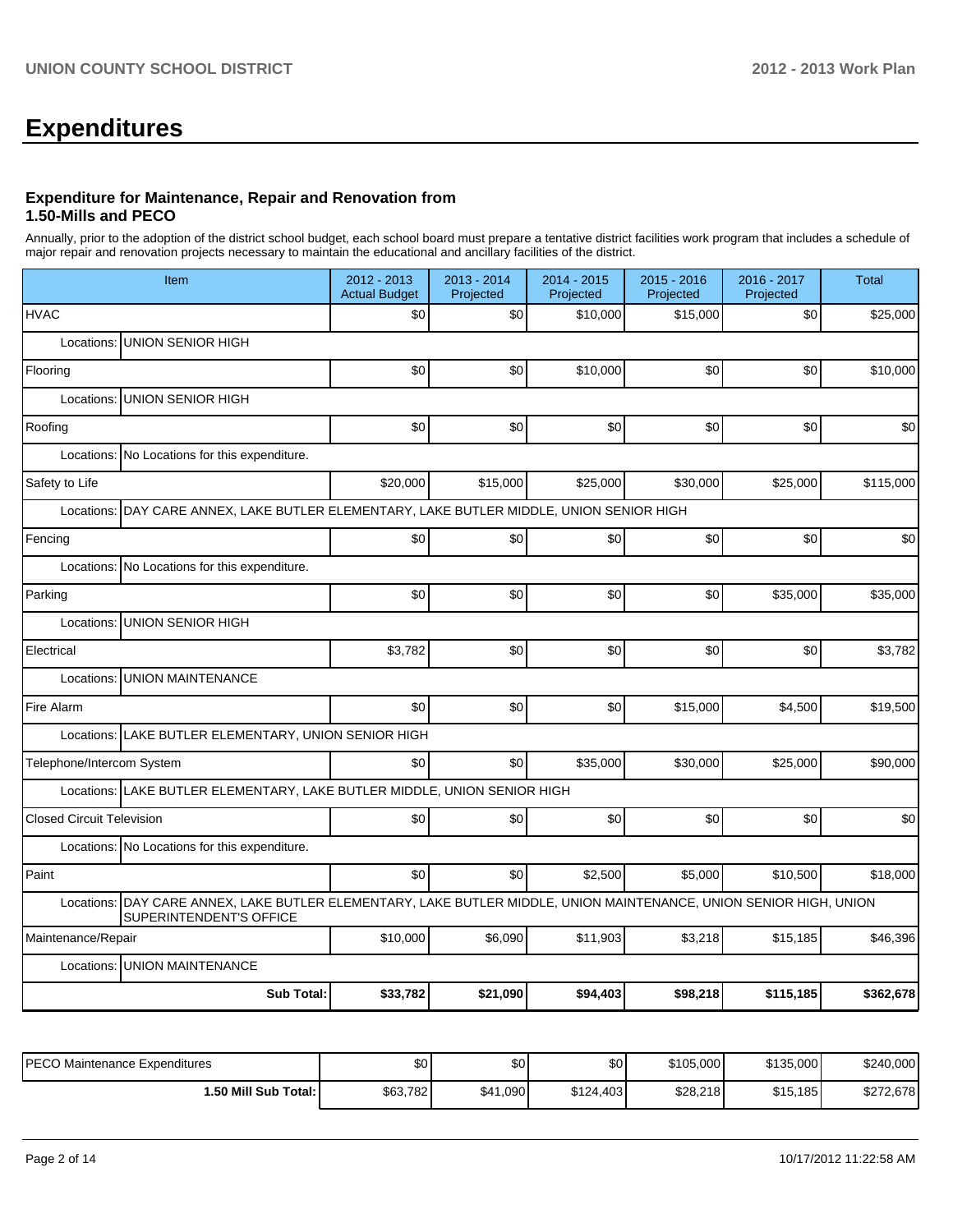# **UNION COUNTY SCHOOL DISTRICT 2012 - 2013 Work Plan**

|                           | Other Items                                                              | $2012 - 2013$<br><b>Actual Budget</b> | $2013 - 2014$<br>Projected | $2014 - 2015$<br>Projected | $2015 - 2016$<br>Projected | 2016 - 2017<br>Projected | Total     |  |  |  |
|---------------------------|--------------------------------------------------------------------------|---------------------------------------|----------------------------|----------------------------|----------------------------|--------------------------|-----------|--|--|--|
| IMAINTENANCE DISTRICTWIDE |                                                                          | \$30,000                              | \$20,000                   | \$30,000                   | \$35,000                   | \$35,000                 | \$150,000 |  |  |  |
|                           | Locations LLAKE BUTLER ELEMENTARY. LAKE BUTLER MIDDLE. UNION SENIOR HIGH |                                       |                            |                            |                            |                          |           |  |  |  |
|                           | Total:                                                                   | \$63,782                              | \$41,090                   | \$124.403                  | \$133.218                  | \$150.185                | \$512,678 |  |  |  |

## **Local 1.50 Mill Expenditure For Maintenance, Repair and Renovation**

Anticipated expenditures expected from local funding sources over the years covered by the current work plan.

| Item                                                         | 2012 - 2013<br><b>Actual Budget</b> | 2013 - 2014<br>Projected | 2014 - 2015<br>Projected | 2015 - 2016<br>Projected | 2016 - 2017<br>Projected | Total       |
|--------------------------------------------------------------|-------------------------------------|--------------------------|--------------------------|--------------------------|--------------------------|-------------|
| Remaining Maint and Repair from 1.5 Mills                    | \$63,782                            | \$41,090                 | \$124,403                | \$28,218                 | \$15,185                 | \$272,678   |
| Maintenance/Repair Salaries                                  | \$0                                 | \$0                      | \$0                      | \$0                      | \$0                      | \$0         |
| <b>School Bus Purchases</b>                                  | \$0                                 | \$84,362                 | \$0                      | \$0                      | \$0                      | \$84,362    |
| <b>Other Vehicle Purchases</b>                               | \$0                                 | \$0                      | \$0                      | \$35,000                 | \$0                      | \$35,000    |
| Capital Outlay Equipment                                     | \$0                                 | \$0                      | \$0                      | \$0                      | \$0                      | \$0         |
| Rent/Lease Payments                                          | \$0                                 | \$0                      | \$0                      | \$0                      | \$0                      | \$0         |
| <b>COP Debt Service</b>                                      | \$0                                 | \$0                      | \$0                      | \$0                      | \$0                      | \$0         |
| Rent/Lease Relocatables                                      | \$0                                 | \$0                      | \$0                      | \$0                      | \$0                      | \$0         |
| <b>Environmental Problems</b>                                | \$0                                 | \$0                      | \$0                      | \$0                      | \$0                      | \$0         |
| ls.1011.14 Debt Service                                      | \$0                                 | \$0                      | \$0                      | \$0                      | \$0                      | \$0         |
| Special Facilities Construction Account                      | \$0                                 | \$0                      | \$0                      | \$0                      | \$0                      | \$0         |
| Premiums for Property Casualty Insurance - 1011.71<br>(4a,b) | \$118,000                           | \$118,000                | \$124,182                | \$126,000                | \$125,000                | \$611,182   |
| Qualified School Construction Bonds (QSCB)                   | \$0                                 | \$0                      | \$0                      | \$0                      | \$0                      | \$0         |
| Qualified Zone Academy Bonds (QZAB)                          | \$125,000                           | \$125,000                | \$125,000                | \$125,000                | \$125,000                | \$625,000   |
| <b>Local Expenditure Totals:</b>                             | \$306,782                           | \$368,452                | \$373,585                | \$314,218                | \$265,185                | \$1,628,222 |

# **Revenue**

## **1.50 Mill Revenue Source**

Schedule of Estimated Capital Outlay Revenue from each currently approved source which is estimated to be available for expenditures on the projects included in the tentative district facilities work program. All amounts are NET after considering carryover balances, interest earned, new COP's, 1011.14 and 1011.15 loans, etc. Districts cannot use 1.5-Mill funds for salaries except for those explicitly associated with maintenance/repair projects. (1011.71 (5), F.S.)

| Item                                                                                | Fund | $2012 - 2013$<br><b>Actual Value</b> | $2013 - 2014$<br>Projected | 2014 - 2015<br>Projected | $2015 - 2016$<br>Projected | $2016 - 2017$<br>Projected | <b>Total</b>    |
|-------------------------------------------------------------------------------------|------|--------------------------------------|----------------------------|--------------------------|----------------------------|----------------------------|-----------------|
| $(1)$ Non-exempt property<br>lassessed valuation                                    |      | \$248.834.587                        | \$249.994.258              | \$253.558.997            | \$253.998.877              | \$254.669.999              | \$1,261,056,718 |
| $(2)$ The Millege projected for<br>I discretionary capital outlay per<br>ls.1011.71 |      | 1.50 l                               | .501                       | 1.50 l                   | 1.50                       | 1.50 l                     |                 |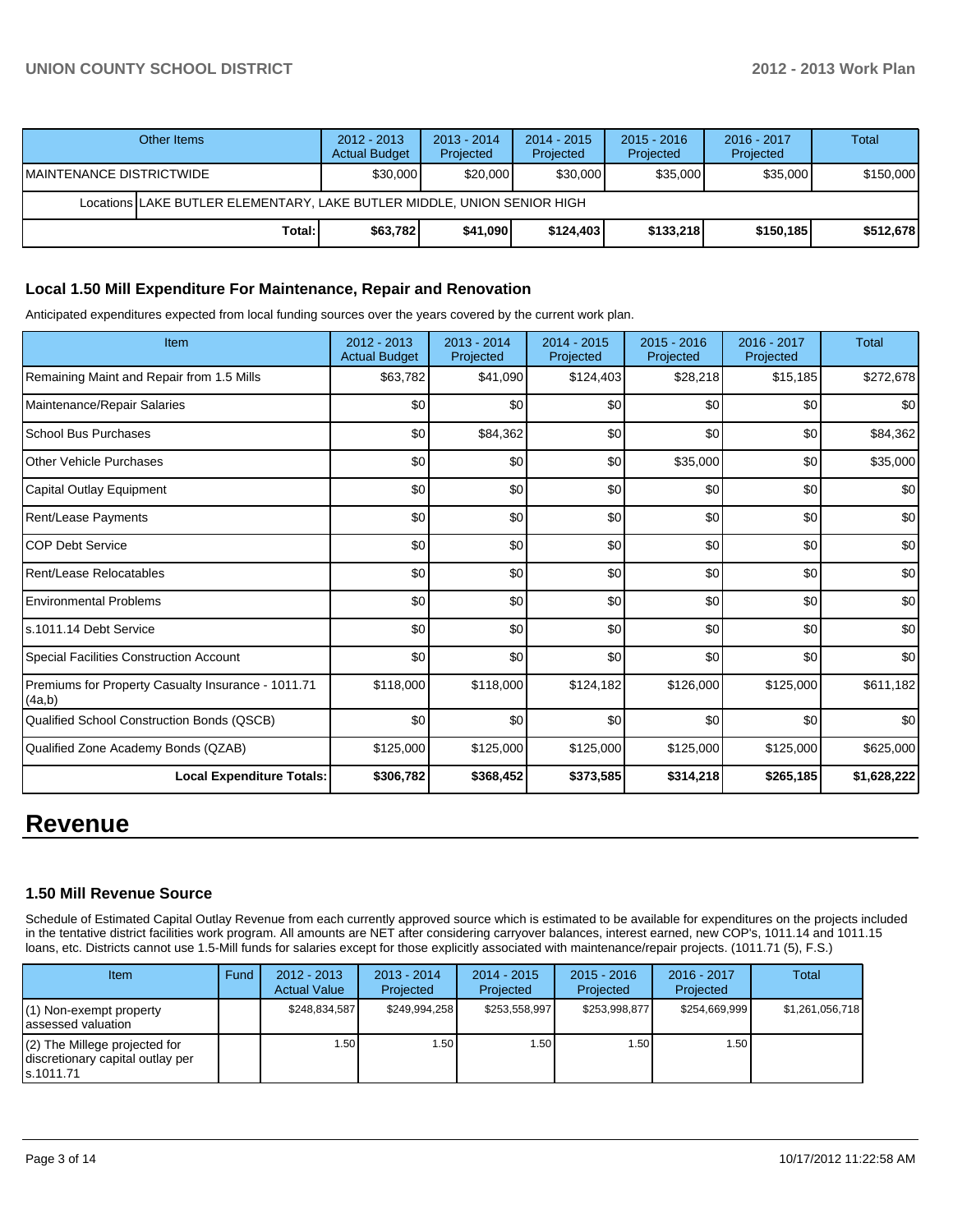| $(3)$ Full value of the 1.50-Mill<br>discretionary capital outlay per<br>ls.1011.71 |     | \$418.042 | \$419.990 | \$425.979 | \$426.718 | \$427.846 | \$2,118,575 |
|-------------------------------------------------------------------------------------|-----|-----------|-----------|-----------|-----------|-----------|-------------|
| $(4)$ Value of the portion of the 1.50<br>I-Mill ACTUALLY levied                    | 370 | \$358.322 | \$359.992 | \$365.125 | \$365.758 | \$366.725 | \$1.815.922 |
| $(5)$ Difference of lines (3) and (4)                                               |     | \$59.720  | \$59.998  | \$60.854  | \$60.960  | \$61.121  | \$302.653   |

# **PECO Revenue Source**

The figure in the row designated "PECO Maintenance" will be subtracted from funds available for new construction because PECO maintenance dollars cannot be used for new construction.

| Item                                  | Fund  | $2012 - 2013$<br><b>Actual Budget</b> | $2013 - 2014$<br>Projected | $2014 - 2015$<br>Projected | $2015 - 2016$<br>Projected | 2016 - 2017<br>Projected | Total     |
|---------------------------------------|-------|---------------------------------------|----------------------------|----------------------------|----------------------------|--------------------------|-----------|
| <b>PECO New Construction</b>          | 340 l | \$0 <sub>1</sub>                      | \$0                        | \$0 <sub>1</sub>           | \$0 <sub>0</sub>           | \$0                      | \$0       |
| <b>IPECO Maintenance Expenditures</b> |       | \$0 <sub>1</sub>                      | \$0                        | \$0                        | \$105,000                  | \$135,000                | \$240,000 |
|                                       |       | \$0                                   | \$0                        | \$0                        | \$105,000                  | \$135,000                | \$240,000 |

# **CO & DS Revenue Source**

Revenue from Capital Outlay and Debt Service funds.

| Item                                               | Fund | $2012 - 2013$<br><b>Actual Budget</b> | $2013 - 2014$<br>Projected | $2014 - 2015$<br>Projected | $2015 - 2016$<br>Projected | $2016 - 2017$<br>Projected | Total    |
|----------------------------------------------------|------|---------------------------------------|----------------------------|----------------------------|----------------------------|----------------------------|----------|
| ICO & DS Cash Flow-through<br><b>I</b> Distributed | 360  | \$7,617                               | \$7.617                    | \$7,617                    | \$7,617                    | \$7,617                    | \$38,085 |
| ICO & DS Interest on<br>Undistributed CO           | 360  | \$843                                 | \$843                      | \$843                      | \$843                      | \$843                      | \$4,215  |
|                                                    |      | \$8,460                               | \$8,460                    | \$8,460                    | \$8,460                    | \$8,460                    | \$42,300 |

# **Fair Share Revenue Source**

All legally binding commitments for proportionate fair-share mitigation for impacts on public school facilities must be included in the 5-year district work program.

Nothing reported for this section.

# **Sales Surtax Referendum**

Specific information about any referendum for a 1-cent or ½-cent surtax referendum during the previous year.

**Did the school district hold a surtax referendum during the past fiscal year 2011 - 2012?**

No

## **Additional Revenue Source**

Any additional revenue sources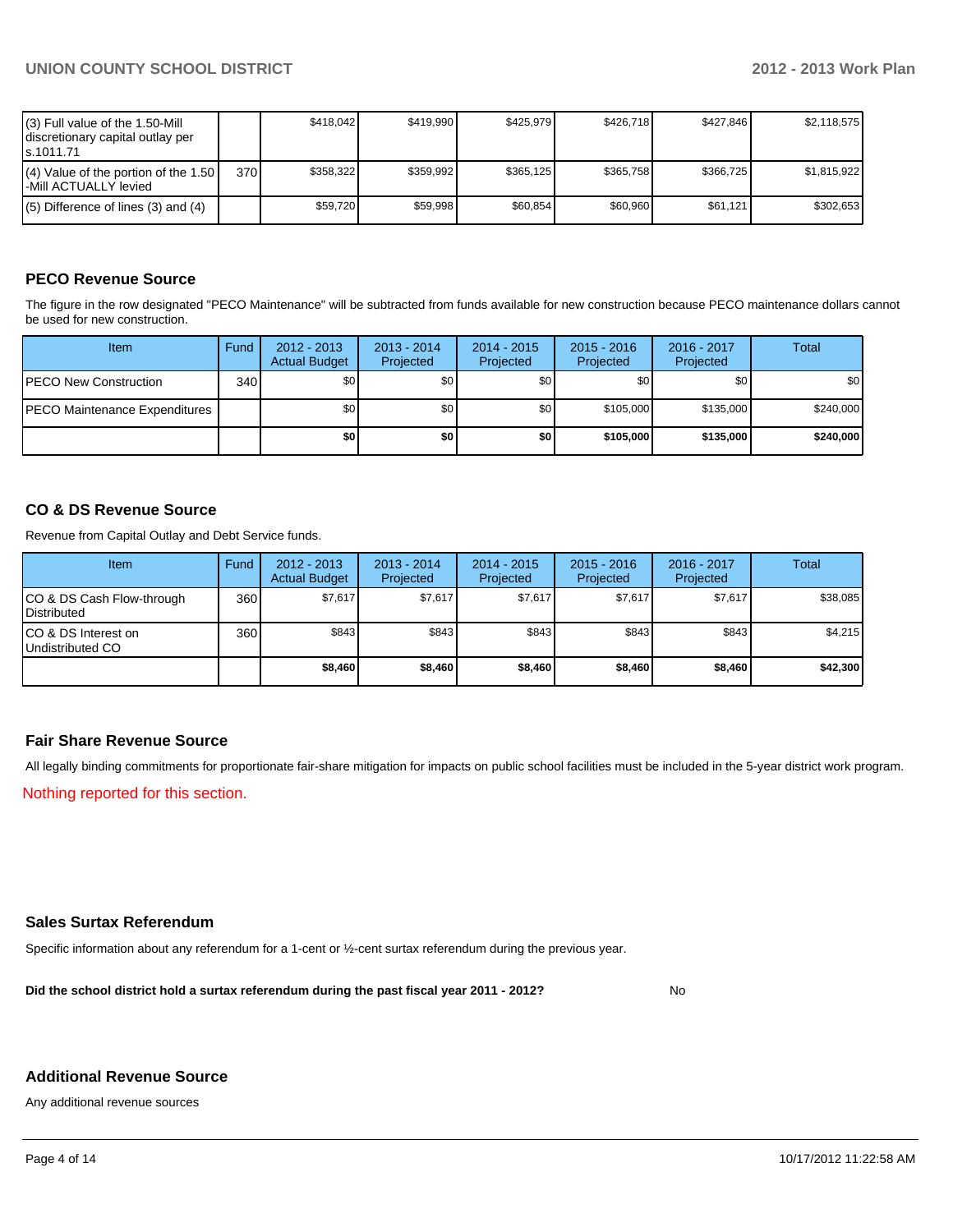# **UNION COUNTY SCHOOL DISTRICT 2012 - 2013 Work Plan**

| Item                                                                                                                      | 2012 - 2013<br><b>Actual Value</b> | 2013 - 2014<br>Projected | 2014 - 2015<br>Projected | 2015 - 2016<br>Projected | 2016 - 2017<br>Projected | <b>Total</b> |
|---------------------------------------------------------------------------------------------------------------------------|------------------------------------|--------------------------|--------------------------|--------------------------|--------------------------|--------------|
| Proceeds from a s.1011.14/15 F.S. Loans                                                                                   | \$0                                | \$0                      | \$0                      | \$0                      | \$0                      | \$0          |
| District Bonds - Voted local bond<br>referendum proceeds per s.9, Art VII<br><b>State Constitution</b>                    | \$0                                | \$0                      | \$0                      | \$0                      | \$0                      | \$0          |
| Proceeds from Special Act Bonds                                                                                           | \$0                                | \$0                      | \$0                      | \$0                      | \$0                      | \$0          |
| Estimated Revenue from CO & DS Bond<br>Sale                                                                               | \$0                                | \$0                      | \$0                      | \$0                      | \$0                      | \$0          |
| Proceeds from Voted Capital<br>Improvements millage                                                                       | \$0                                | \$0                      | \$0                      | \$0                      | \$0                      | \$0          |
| Other Revenue for Other Capital Projects                                                                                  | \$0                                | \$0                      | \$0                      | \$0                      | \$0                      | \$0          |
| Proceeds from 1/2 cent sales surtax<br>authorized by school board                                                         | \$0                                | \$0                      | \$0                      | \$0                      | \$0                      | \$0          |
| Proceeds from local governmental<br>infrastructure sales surtax                                                           | \$0                                | \$0                      | \$0                      | \$0                      | \$0                      | \$0          |
| Proceeds from Certificates of<br>Participation (COP's) Sale                                                               | \$0                                | \$0                      | \$0                      | \$0                      | \$0                      | \$0          |
| Classrooms First Bond proceeds amount<br>authorized in FY 1997-98                                                         | \$0                                | \$0                      | \$0                      | \$0                      | \$0                      | \$0          |
| <b>Classrooms for Kids</b>                                                                                                | \$0                                | \$0                      | \$0                      | \$0                      | \$0                      | \$0          |
| <b>District Equity Recognition</b>                                                                                        | \$0                                | \$0                      | \$0                      | \$0                      | \$0                      | \$0          |
| <b>Federal Grants</b>                                                                                                     | \$0                                | \$0                      | \$0                      | \$0                      | \$0                      | \$0          |
| Proportionate share mitigation (actual<br>cash revenue only, not in kind donations)                                       | \$0                                | \$0                      | \$0                      | \$0                      | \$0                      | \$0          |
| Impact fees received                                                                                                      | \$0                                | \$0                      | \$0                      | \$0                      | \$0                      | \$0          |
| Private donations                                                                                                         | \$0                                | \$0                      | \$0                      | \$0                      | \$0                      | \$0          |
| Grants from local governments or not-for-<br>profit organizations                                                         | \$0                                | \$0                      | \$0                      | \$0                      | \$0                      | \$0          |
| Interest, Including Profit On Investment                                                                                  | \$0                                | \$0                      | \$0                      | \$0                      | \$0                      | \$0          |
| Revenue from Bonds pledging proceeds<br>from 1 cent or 1/2 cent Sales Surtax                                              | \$0                                | \$0                      | \$0                      | \$0                      | \$0                      | \$0          |
| <b>Total Fund Balance Carried Forward</b>                                                                                 | \$0                                | \$0                      | \$0                      | \$0                      | \$0                      | \$0          |
| General Capital Outlay Obligated Fund<br><b>Balance Carried Forward From Total</b><br><b>Fund Balance Carried Forward</b> | \$0                                | \$0                      | \$0                      | \$0                      | \$0                      | \$0          |
| <b>Special Facilities Construction Account</b>                                                                            | \$0                                | \$0                      | \$0                      | \$0                      | \$0                      | \$0          |
| One Cent - 1/2 Cent Sales Surtax Debt<br>Service From Total Fund Balance Carried<br>Forward                               | \$0                                | \$0                      | \$0                      | \$0                      | \$0                      | \$0          |
| Capital Outlay Projects Funds Balance<br>Carried Forward From Total Fund<br><b>Balance Carried Forward</b>                | \$0                                | \$0                      | \$0                      | \$0                      | \$0                      | \$0          |
| <b>Subtotal</b>                                                                                                           | \$0                                | \$0                      | \$0                      | \$0                      | \$0                      | $$0\,$       |

# **Total Revenue Summary**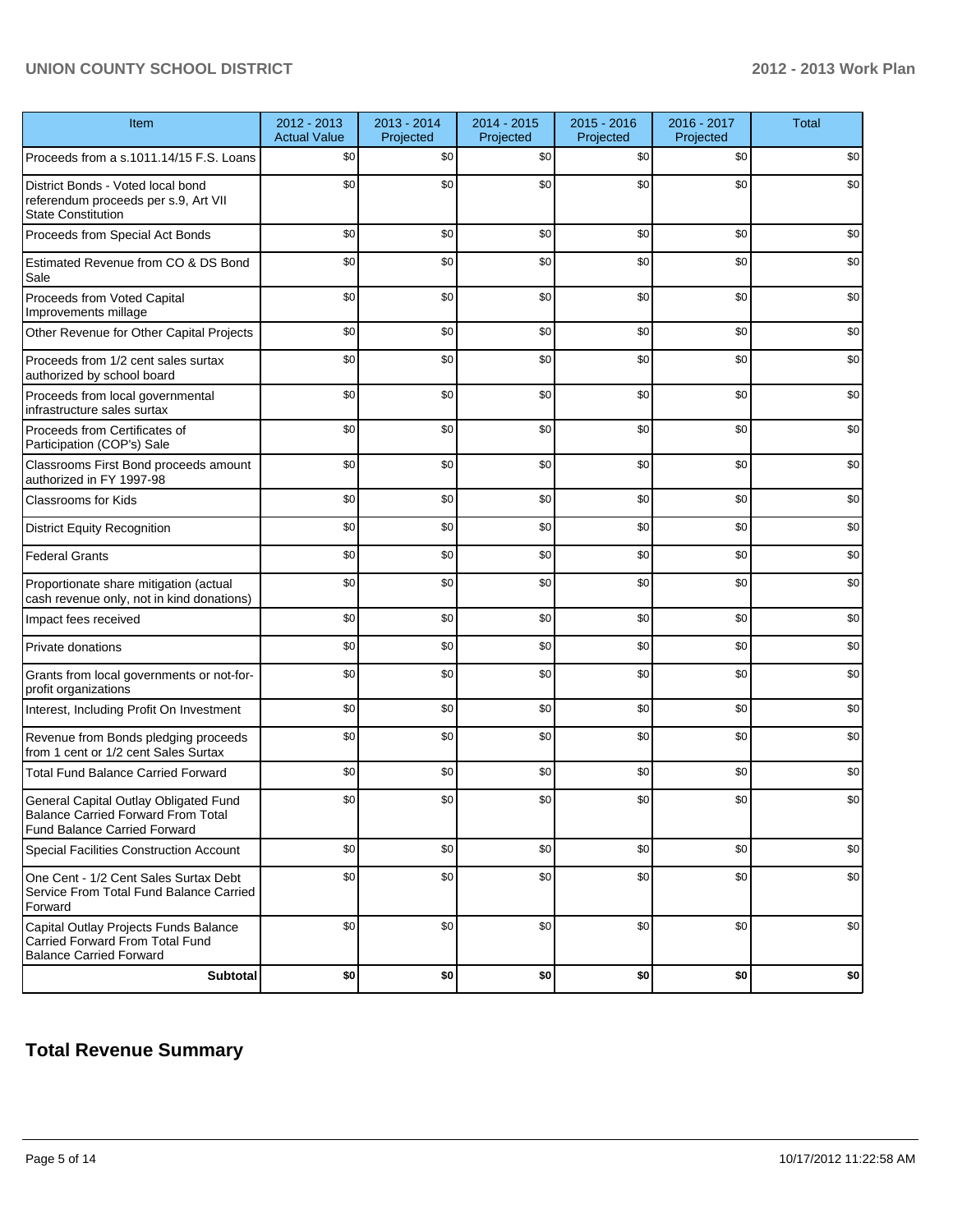# **UNION COUNTY SCHOOL DISTRICT 2012 - 2013 Work Plan**

| <b>Item Name</b>                                           | 2012 - 2013<br><b>Budget</b> | $2013 - 2014$<br>Projected | $2014 - 2015$<br><b>Projected</b> | $2015 - 2016$<br>Projected | $2016 - 2017$<br>Projected | <b>Five Year Total</b> |
|------------------------------------------------------------|------------------------------|----------------------------|-----------------------------------|----------------------------|----------------------------|------------------------|
| Local 1.5 Mill Discretionary Capital Outlay<br>Revenue     | \$358,322                    | \$359,992                  | \$365,125                         | \$365,758                  | \$366,725                  | \$1,815,922            |
| PECO and 1.5 Mill Maint and Other 1.5<br>Mill Expenditures | (\$306,782)                  | (\$368,452)                | (\$373,585)                       | (S314, 218)                | $(\$265, 185)$             | (\$1,628,222)          |
| <b>PECO Maintenance Revenue</b>                            | \$0                          | \$0                        | \$0                               | \$105,000                  | \$135,000                  | \$240.000              |
| Available 1.50 Mill for New<br><b>Construction</b>         | \$51,540                     | (\$8,460)                  | (\$8,460)                         | \$51,540                   | \$101,540                  | \$187,700              |

| <b>Item Name</b>                  | 2012 - 2013<br><b>Budget</b> | $2013 - 2014$<br>Projected | $2014 - 2015$<br>Projected | $2015 - 2016$<br>Projected | 2016 - 2017<br>Projected | <b>Five Year Total</b> |
|-----------------------------------|------------------------------|----------------------------|----------------------------|----------------------------|--------------------------|------------------------|
| ICO & DS Revenue                  | \$8,460                      | \$8,460                    | \$8,460                    | \$8,460                    | \$8,460                  | \$42,300               |
| IPECO New Construction Revenue    | \$0                          | \$0                        | \$0                        | \$0                        | \$0                      | \$0 <sub>1</sub>       |
| <b>I</b> Other/Additional Revenue | \$0                          | \$0                        | \$0                        | \$0                        | \$0                      | \$0 <sub>1</sub>       |
| <b>Total Additional Revenuel</b>  | \$8,460                      | \$8,460                    | \$8,460                    | \$8,460                    | \$8,460                  | \$42,300               |
| <b>Total Available Revenue</b>    | \$60,000                     | \$0                        | \$0                        | \$60,000                   | \$110,000                | \$230,000              |

# **Project Schedules**

# **Capacity Project Schedules**

A schedule of capital outlay projects necessary to ensure the availability of satisfactory classrooms for the projected student enrollment in K-12 programs.

Nothing reported for this section.

| <b>Planned Cost:</b>     |  |  |  |
|--------------------------|--|--|--|
| <b>Student Stations:</b> |  |  |  |
| Total Classrooms:        |  |  |  |
| Gross Sq Ft:             |  |  |  |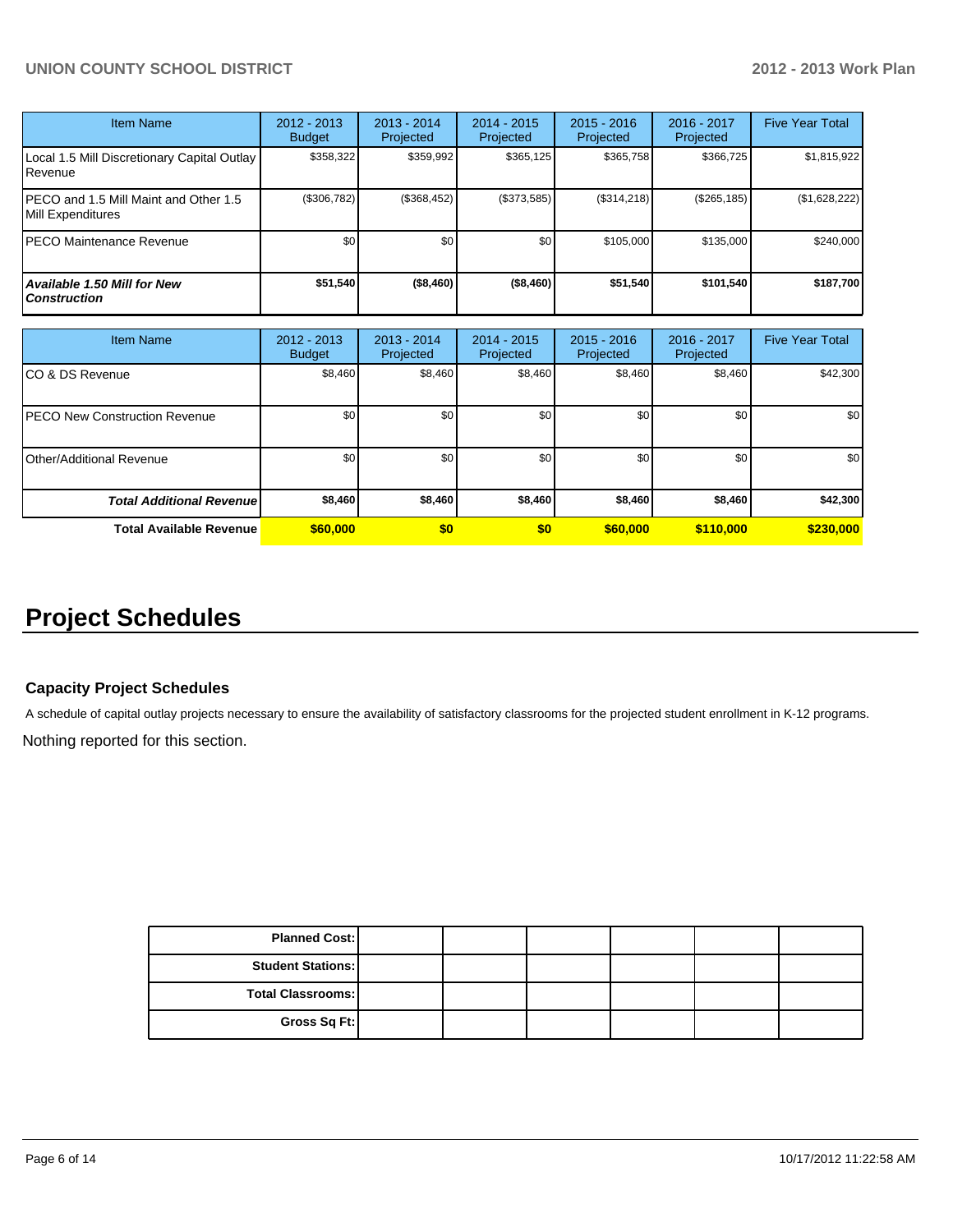# **Other Project Schedules**

Major renovations, remodeling, and additions of capital outlay projects that do not add capacity to schools.

| <b>Project Description</b>                                      | Location                       | $2012 - 2013$<br>Actual Budget | $2013 - 2014$<br>Projected | $2014 - 2015$<br>Projected | $2015 - 2016$<br>Projected | 2016 - 2017<br>Projected | Total         | Funded             |
|-----------------------------------------------------------------|--------------------------------|--------------------------------|----------------------------|----------------------------|----------------------------|--------------------------|---------------|--------------------|
| <b>I</b> Chillers<br>repairs/replace/rennovate                  | UNION SENIOR HIGH              | \$0                            | \$0 <sub>0</sub>           | \$0                        | \$0                        | \$110,000                | \$110,000 Yes |                    |
| Replace Gym Roof                                                | LAKE BUTLER MIDDLE             | \$60,000                       | \$0                        | \$0                        | \$0                        | \$0                      | \$60,000 Yes  |                    |
| Repair Roof and Repave<br>Transportation Yard                   | <b>UNION</b><br>TRANSPORTATION | \$0                            | \$0                        | \$0 <sub>0</sub>           | \$0                        | \$0 <sub>1</sub>         |               | \$0 <sup>Yes</sup> |
| reroof Remaining Area at Union UNION SENIOR HIGH<br>County High |                                | \$0                            | \$0                        | \$0                        | \$60,000                   | \$0                      | \$60,000 Yes  |                    |
|                                                                 |                                | \$60,000                       | \$0                        | \$0                        | \$60,000                   | \$110,000                | \$230,000     |                    |

# **Additional Project Schedules**

Any projects that are not identified in the last approved educational plant survey.

| <b>Project Description</b>                    | Location                  | <b>Num</b> | $2012 - 2013$<br>Classroom Actual Budget | 2013 - 2014<br>Projected | $2014 - 2015$<br>Projected | 2015 - 2016<br>Projected | 2016 - 2017<br>Projected | Total | Funded |
|-----------------------------------------------|---------------------------|------------|------------------------------------------|--------------------------|----------------------------|--------------------------|--------------------------|-------|--------|
| Project description not<br><b>I</b> specified | Location not<br>specified |            | \$0                                      | \$0                      | \$0                        | \$0                      | \$0                      |       | \$0 No |
|                                               |                           |            | \$0                                      | \$0                      | \$0                        | \$0                      | \$0                      | \$0 I |        |

# **Non Funded Growth Management Project Schedules**

Schedule indicating which projects, due to planned development, that CANNOT be funded from current revenues projected over the next five years.

| <b>Project Description</b>        | 2012 - 2013<br>Actual Budget | 2013 - 2014<br>Projected | 2014 - 2015<br>Projected | 2015 - 2016<br>Projected | 2016 - 2017<br>Projected | Total | Funded |
|-----------------------------------|------------------------------|--------------------------|--------------------------|--------------------------|--------------------------|-------|--------|
| Project description not specified | \$0                          | \$0 <sub>1</sub>         | \$0 <sub>1</sub>         | \$0l                     | \$0                      |       | \$0 No |
|                                   | \$0                          | \$0                      | \$0                      | \$O I                    | \$0                      | \$0   |        |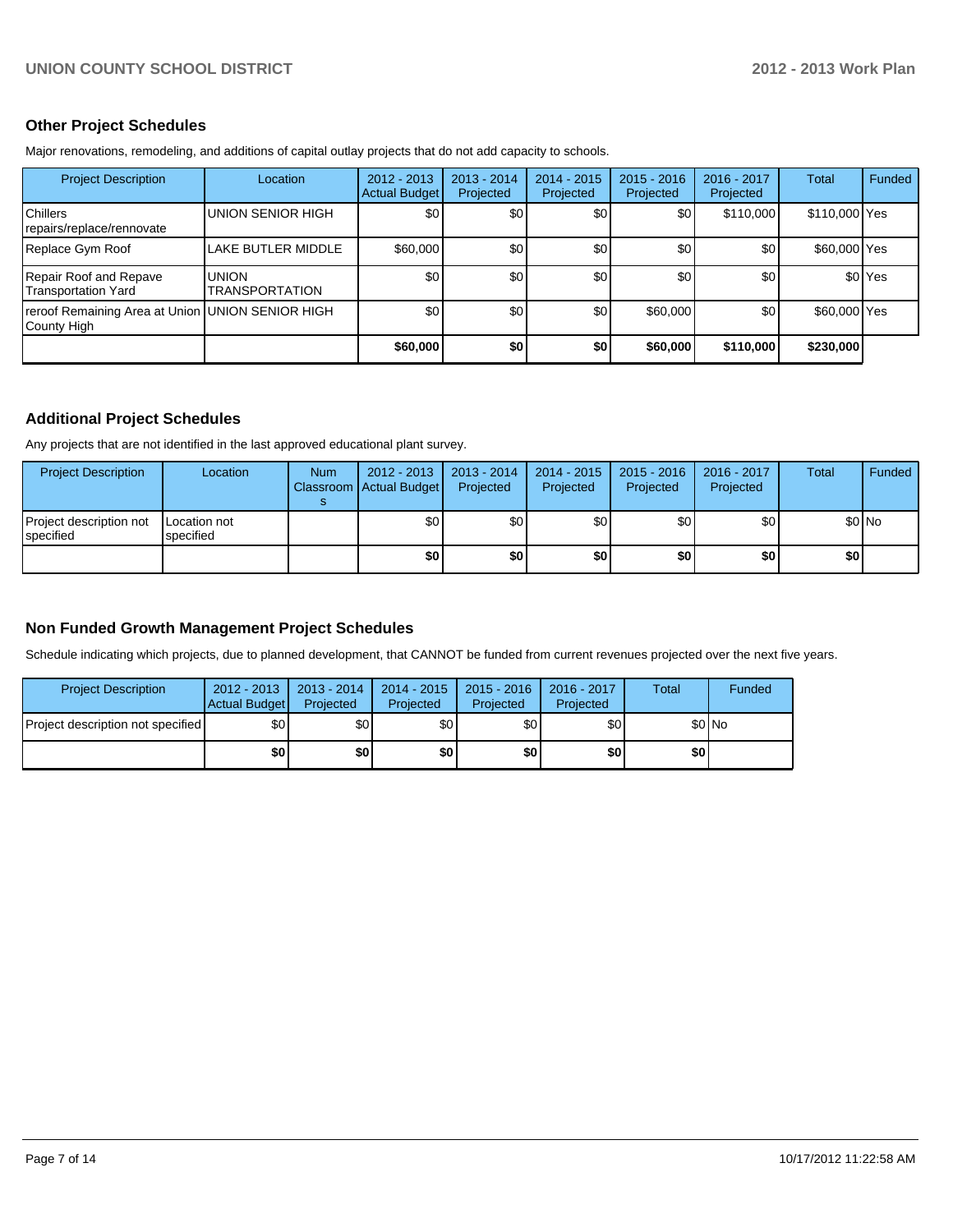# **Tracking**

# **Capacity Tracking**

| Location                           | $2012 -$<br>2013 Satis.<br>Stu. Sta. | Actual<br>$2012 -$<br>2013 FISH<br>Capacity | Actual<br>$2011 -$<br>2012<br><b>COFTE</b> | # Class<br><b>Rooms</b> | Actual<br>Average<br>$2012 -$<br>2013 Class<br><b>Size</b> | Actual<br>$2012 -$<br>2013<br><b>Utilization</b> | <b>New</b><br>Stu.<br><b>Capacity</b> | <b>New</b><br>Rooms to<br>be<br>Added/Re<br>moved | Projected<br>$2016 -$<br>2017<br><b>COFTE</b> | Projected<br>$2016 -$<br>2017<br><b>Utilization</b> | Projected<br>$2016 -$<br>2017 Class<br><b>Size</b> |
|------------------------------------|--------------------------------------|---------------------------------------------|--------------------------------------------|-------------------------|------------------------------------------------------------|--------------------------------------------------|---------------------------------------|---------------------------------------------------|-----------------------------------------------|-----------------------------------------------------|----------------------------------------------------|
| <b>UNION SENIOR HIGH</b>           | 865                                  | 692                                         | 562                                        | 39 <sub>l</sub>         | 14 <sub>1</sub>                                            | 81.00 %                                          |                                       |                                                   | 544                                           | 79.00 %                                             | 14                                                 |
| LAKE BUTLER MIDDLE                 | 953                                  | 857                                         | 713                                        | 42                      | 17 <sub>1</sub>                                            | 83.00 %                                          |                                       |                                                   | 765                                           | 89.00 %                                             | 18                                                 |
| <b>ILAKE BUTLER</b><br>IELEMENTARY | 1,180                                | 1,180                                       | 870                                        | 65                      | 13 <sub>l</sub>                                            | 74.00 %                                          |                                       |                                                   | 7691                                          | 65.00 %                                             | 12                                                 |
| <b>IDAY CARE ANNEX</b>             |                                      | 01                                          |                                            | 01                      | 01                                                         | $0.00\%$                                         |                                       |                                                   | $\Omega$                                      | $0.00\%$                                            | $\mathbf 0$                                        |
|                                    | 2,998                                | 2,729                                       | 2,146                                      | 146 l                   | 15 <sup>1</sup>                                            | 78.63 %                                          | 0                                     | 0                                                 | 2,078                                         | 76.15 %                                             | 14                                                 |

The COFTE Projected Total (2,078) for 2016 - 2017 must match the Official Forecasted COFTE Total (2,078 ) for 2016 - 2017 before this section can be completed. In the event that the COFTE Projected Total does not match the Official forecasted COFTE, then the Balanced Projected COFTE Table should be used to balance COFTE.

|                                 | 2,078 |
|---------------------------------|-------|
| High (9-12)                     | 544   |
| Middle $(4-8)$                  | 809   |
| Elementary (PK-3)               | 725   |
| Projected COFTE for 2016 - 2017 |       |

| <b>Grade Level Type</b> | <b>Balanced Projected</b><br>COFTE for 2016 - 2017 |
|-------------------------|----------------------------------------------------|
| Elementary (PK-3)       |                                                    |
| Middle (4-8)            |                                                    |
| High (9-12)             |                                                    |
|                         | 2,078                                              |

# **Relocatable Replacement**

Number of relocatable classrooms clearly identified and scheduled for replacement in the school board adopted financially feasible 5-year district work program.

| Location                        | _2012 - 2013 ┃ 2013 - 2014 ┃ 2014 - 2015 ┃ 2015 - 2016 ┃ 2016 - 2017 ┃ Year 5 Total │ |  |   |
|---------------------------------|---------------------------------------------------------------------------------------|--|---|
| ILAKE BUTLER ELEMENTARY         |                                                                                       |  | 3 |
| Total Relocatable Replacements: |                                                                                       |  | 3 |

# **Charter Schools Tracking**

Information regarding the use of charter schools.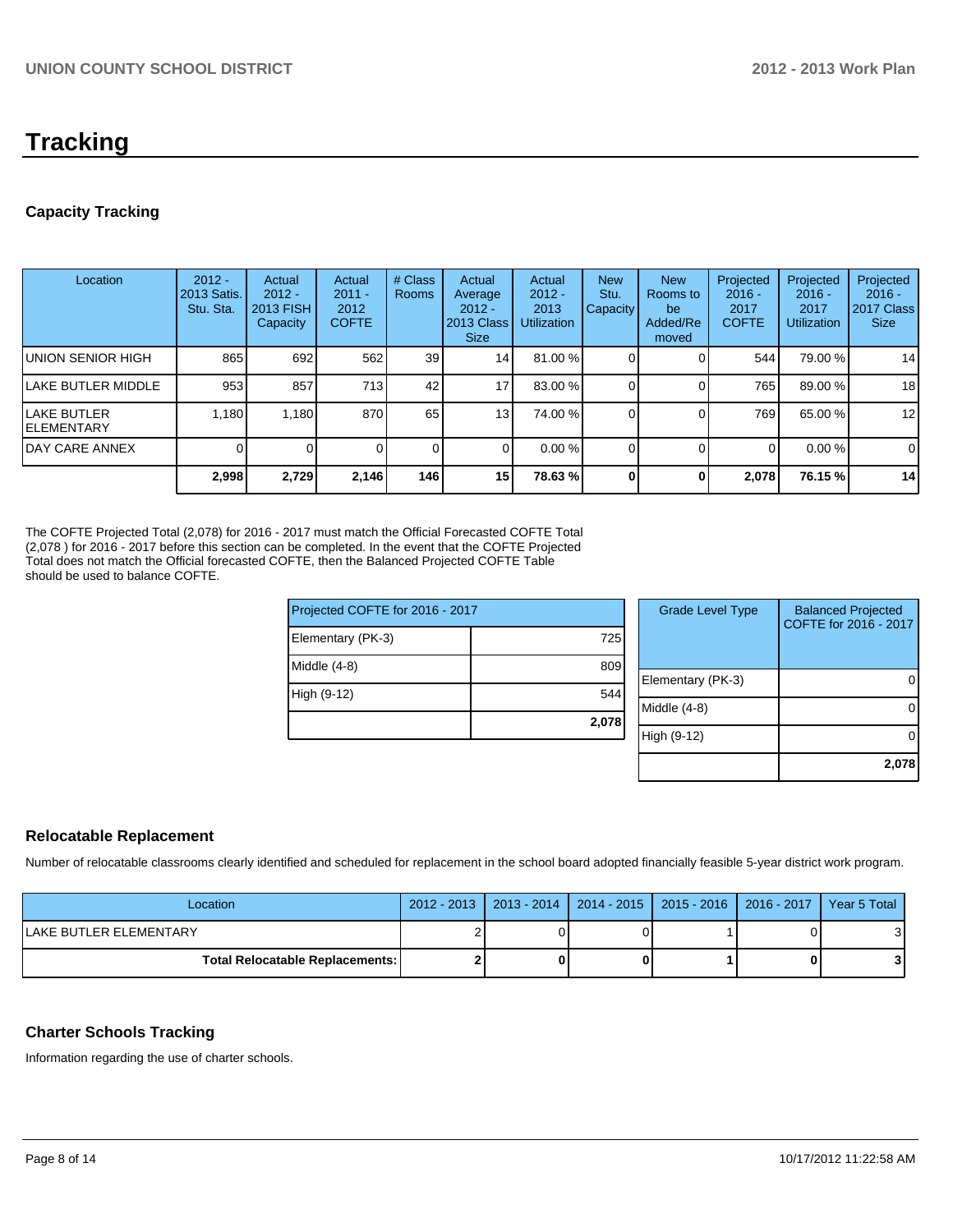Nothing reported for this section.

# **Special Purpose Classrooms Tracking**

The number of classrooms that will be used for certain special purposes in the current year, by facility and type of classroom, that the district will, 1), not use for educational purposes, and 2), the co-teaching classrooms that are not open plan classrooms and will be used for educational purposes.

| School                               | <b>School Type</b> | $#$ of Elementary<br>K-3 Classrooms I | # of Middle 4-8<br><b>Classrooms</b> | # of High $9-12$<br><b>Classrooms</b> | # of $ESE$<br><b>Classrooms</b> | # of Combo<br><b>Classrooms</b> | Total<br>Classrooms |
|--------------------------------------|--------------------|---------------------------------------|--------------------------------------|---------------------------------------|---------------------------------|---------------------------------|---------------------|
| IUNION SENIOR HIGH                   | Educational        |                                       |                                      | 36 <sub>1</sub>                       |                                 |                                 | 49                  |
| <b>ILAKE BUTLER MIDDLE</b>           | Educational        |                                       | 28 <sub>l</sub>                      |                                       |                                 |                                 | 40                  |
| <b>ILAKE BUTLER ELEMENTARY</b>       | Educational        | 55                                    |                                      |                                       |                                 |                                 | 65                  |
| <b>Total Educational Classrooms:</b> |                    | 551                                   | 28                                   | 36                                    | 13 <sub>1</sub>                 | 22                              | 154                 |

| School                               | School Type | # of Elementary  # of Middle 4-8  # of High 9-12<br><b>IK-3 Classrooms I</b> | Classrooms | <b>Classrooms</b> | # of $ESE$<br><b>Classrooms</b> | # of Combo<br><b>Classrooms</b> | Total<br><b>Classrooms</b> |
|--------------------------------------|-------------|------------------------------------------------------------------------------|------------|-------------------|---------------------------------|---------------------------------|----------------------------|
| <b>Total Co-Teaching Classrooms:</b> |             |                                                                              |            |                   |                                 | 0                               | 0                          |

## **Infrastructure Tracking**

**Necessary offsite infrastructure requirements resulting from expansions or new schools. This section should include infrastructure information related to capacity project schedules and other project schedules (Section 4).**

No expansion planned.

**Proposed location of planned facilities, whether those locations are consistent with the comprehensive plans of all affected local governments, and recommendations for infrastructure and other improvements to land adjacent to existing facilities. Provisions of 1013.33(12), (13) and (14) and 1013.36 must be addressed for new facilities planned within the 1st three years of the plan (Section 5).**

Not Specified

**Consistent with Comp Plan?** No

### **Net New Classrooms**

The number of classrooms, by grade level and type of construction, that were added during the last fiscal year.

| List the net new classrooms added in the 2011 - 2012 fiscal year.                                                                                       | List the net new classrooms to be added in the 2012 - 2013 fiscal<br>vear. |                                   |                                |                        |                                      |                            |                                 |                        |
|---------------------------------------------------------------------------------------------------------------------------------------------------------|----------------------------------------------------------------------------|-----------------------------------|--------------------------------|------------------------|--------------------------------------|----------------------------|---------------------------------|------------------------|
| "Classrooms" is defined as capacity carrying classrooms that are added to increase<br>capacity to enable the district to meet the Class Size Amendment. | Totals for fiscal year 2012 - 2013 should match totals in Section 15A.     |                                   |                                |                        |                                      |                            |                                 |                        |
| Location                                                                                                                                                | $2011 - 2012$ #<br>Permanent                                               | $2011 - 2012$ #<br><b>Modular</b> | $2011 - 2012$ #<br>Relocatable | $2011 - 2012$<br>Total | $2012 - 2013 \#$<br><b>Permanent</b> | $2012 - 2013$ #<br>Modular | $2012 - 2013 \#$<br>Relocatable | $2012 - 2013$<br>Total |
| Elementary (PK-3)                                                                                                                                       |                                                                            |                                   |                                |                        |                                      |                            |                                 | $\Omega$               |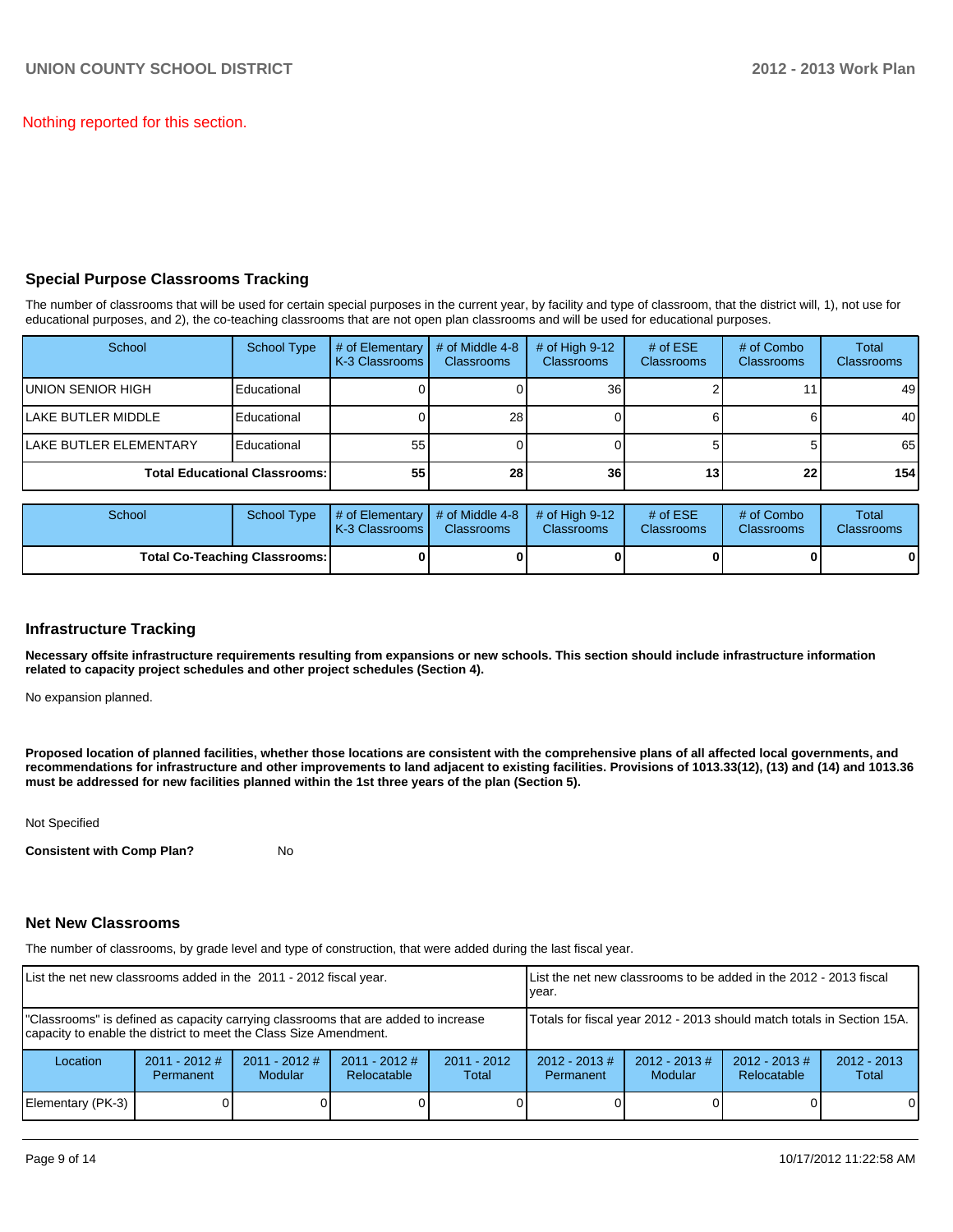| Middle (4-8) |  |  |    |    | $\mathbf{0}$ |
|--------------|--|--|----|----|--------------|
| High (9-12)  |  |  |    |    | $\mathbf{0}$ |
|              |  |  | ΩI | ΩI | $\mathbf{0}$ |

# **Relocatable Student Stations**

Number of students that will be educated in relocatable units, by school, in the current year, and the projected number of students for each of the years in the workplan.

| <b>Site</b>                    | $2012 - 2013$ | $2013 - 2014$ | $2014 - 2015$ | $2015 - 2016$ | 2016 - 2017 | 5 Year Average |
|--------------------------------|---------------|---------------|---------------|---------------|-------------|----------------|
| IUNION SENIOR HIGH             |               |               |               |               |             | $\overline{0}$ |
| <b>ILAKE BUTLER MIDDLE</b>     | 66            | 55            | 63            | 68            | 63          | 63             |
| <b>ILAKE BUTLER ELEMENTARY</b> | 280           | 285           | 290           | 280           | 285         | 284            |
| <b>IDAY CARE ANNEX</b>         |               |               |               |               |             | $\overline{0}$ |

| Totals for UNION COUNTY SCHOOL DISTRICT           |       |              |       |       |       |       |
|---------------------------------------------------|-------|--------------|-------|-------|-------|-------|
| Total students in relocatables by year.           | 346   | 340          | 353   | 348   | 348   | 347   |
| Total number of COFTE students projected by year. | 2,095 | <b>2.110</b> | 2,090 | 2.073 | 2,078 | 2.089 |
| Percent in relocatables by year.                  | 17 %l | 16%          | 17 %  | 17%   | 17%   | 17%   |

# **Leased Facilities Tracking**

Exising leased facilities and plans for the acquisition of leased facilities, including the number of classrooms and student stations, as reported in the educational plant survey, that are planned in that location at the end of the five year workplan.

| Location                       | # of Leased<br>Classrooms 2012 - I<br>2013 | <b>FISH Student</b><br><b>Stations</b> | Owner | # of Leased<br>Classrooms 2016 -<br>2017 | <b>FISH Student</b><br><b>Stations</b> |
|--------------------------------|--------------------------------------------|----------------------------------------|-------|------------------------------------------|----------------------------------------|
| <b>IUNION SENIOR HIGH</b>      |                                            |                                        |       |                                          | $\overline{0}$                         |
| <b>ILAKE BUTLER MIDDLE</b>     |                                            |                                        |       |                                          | $\Omega$                               |
| <b>ILAKE BUTLER ELEMENTARY</b> |                                            |                                        |       |                                          | $\Omega$                               |
| IDAY CARE ANNEX                |                                            |                                        |       |                                          | $\Omega$                               |
|                                |                                            |                                        |       |                                          | 01                                     |

# **Failed Standard Relocatable Tracking**

Relocatable units currently reported by school, from FISH, and the number of relocatable units identified as 'Failed Standards'.

Nothing reported for this section.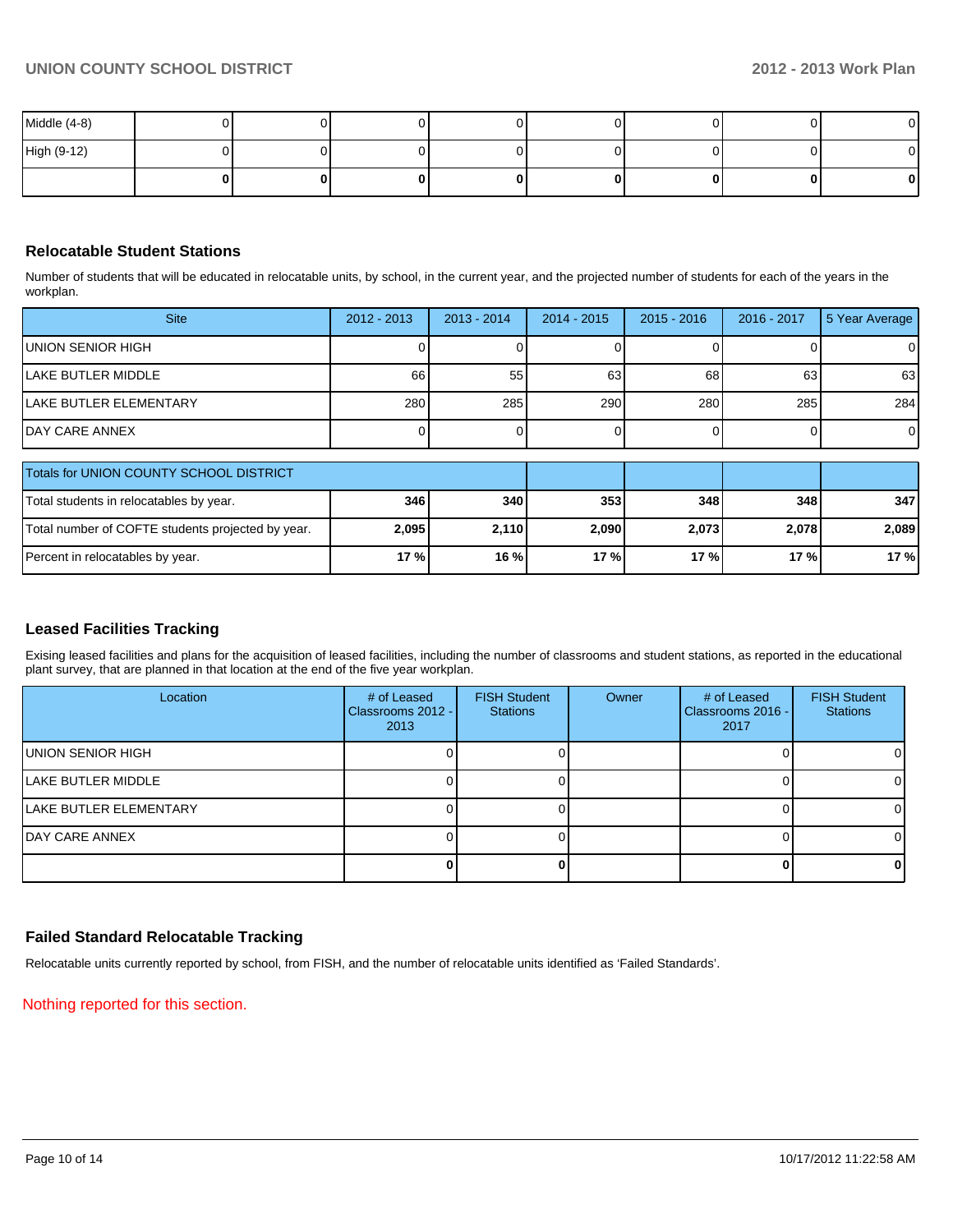# **Planning**

# **Class Size Reduction Planning**

**Plans approved by the school board that reduce the need for permanent student stations such as acceptable school capacity levels, redistricting, busing, year-round schools, charter schools, magnet schools, public-private partnerships, multitrack scheduling, grade level organization, block scheduling, or other alternatives.**

ROOFING REPAIRS AND REPLACEMENTS AT LAKE BUTLER ELEMENTARY SCHOOL, Lake Butler Middle School and Union County High School. Fire alarm and intercom reparis throughout district. Chiller replacement at Union County High School. Maintenance and Repairs throughout district.

## **School Closure Planning**

**Plans for the closure of any school, including plans for disposition of the facility or usage of facility space, and anticipated revenues.**

No school closures planned.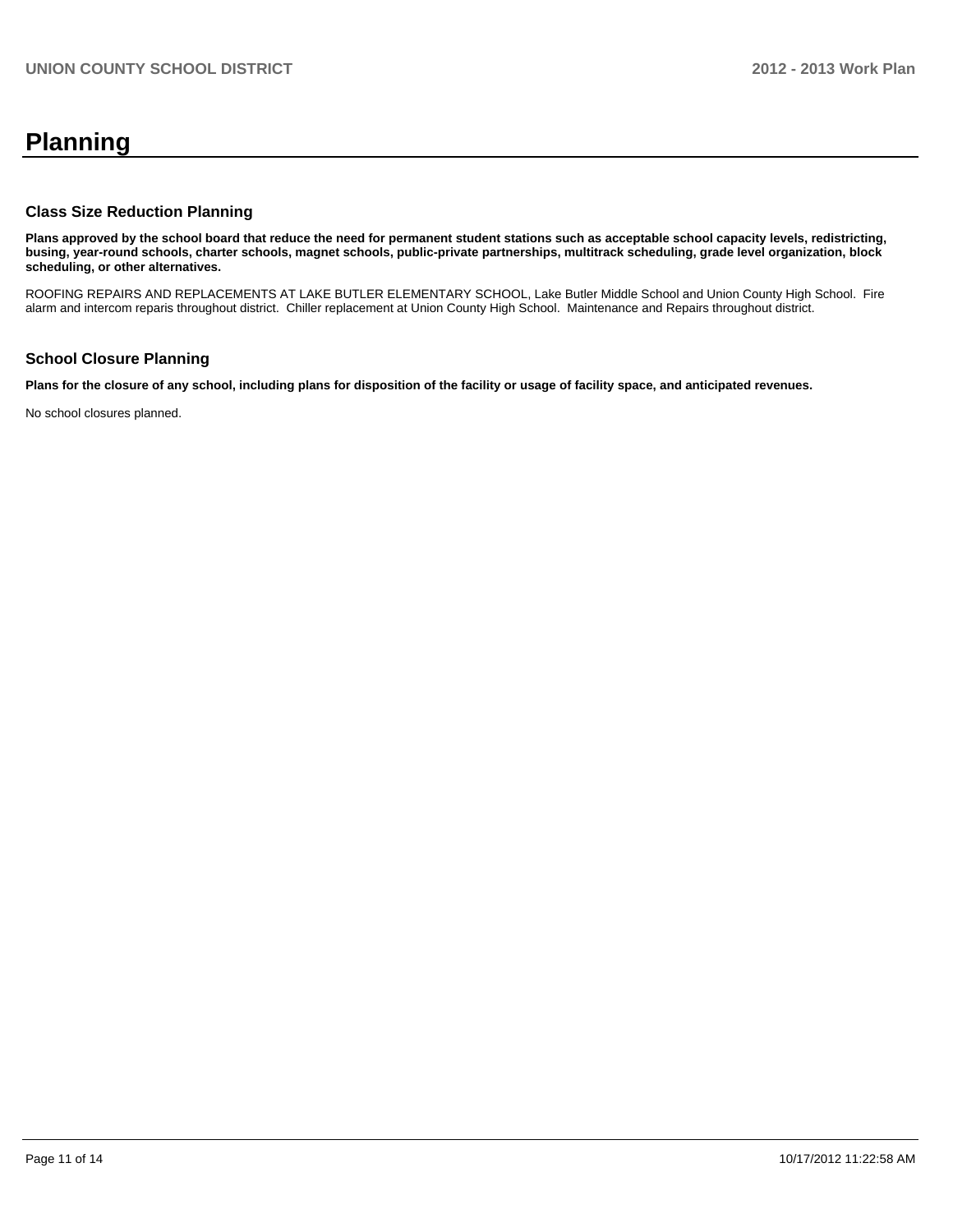# **Long Range Planning**

# **Ten-Year Maintenance**

District projects and locations regarding the projected need for major renovation, repair, and maintenance projects within the district in years 6-10 beyond the projects plans detailed in the five years covered by the work plan.

| Project                 | 2016 - 2017 / 2021 - 2022<br><b>Projected Cost</b> |
|-------------------------|----------------------------------------------------|
| REMODELING / RENOVATION | \$3,500,000                                        |
| IROOF REPLACEMENT       | \$250,000                                          |
|                         | \$3,750,000                                        |

# **Ten-Year Capacity**

Schedule of capital outlay projects projected to ensure the availability of satisfactory student stations for the projected student enrollment in K-12 programs for the future 5 years beyond the 5-year district facilities work program.

| Project                 | Location, Community, Quadrant or other<br>general location | 2016 - 2017 / 2021 - 2022<br><b>Projected Cost</b> |
|-------------------------|------------------------------------------------------------|----------------------------------------------------|
| <b>ADDITION</b>         | <b>IUNION COUNTY H.S.</b>                                  | \$1,000,000                                        |
| <b>16 CLASSROOM POD</b> | LAKE BUTLER ELEMENTARY                                     | \$1,200,000                                        |
|                         |                                                            | \$2,200,000                                        |

# **Ten-Year Planned Utilization**

Schedule of planned capital outlay projects identifying the standard grade groupings, capacities, and planned utilization rates of future educational facilities of the district for both permanent and relocatable facilities.

| <b>Grade Level Projections</b>    | <b>FISH</b><br><b>Student</b><br><b>Stations</b> | Actual 2011 -<br><b>2012 FISH</b><br>Capacity | Actual<br>$2011 -$<br>2012<br><b>COFTE</b> | Actual 2011 - 2012<br><b>Utilization</b> | Actual 2012 - 2013 / 2021 - 2022 new<br>Student Capacity to be added/removed | Projected 2021<br><b>2022 COFTE</b> | Projected 2021 -<br>2022 Utilization |
|-----------------------------------|--------------------------------------------------|-----------------------------------------------|--------------------------------------------|------------------------------------------|------------------------------------------------------------------------------|-------------------------------------|--------------------------------------|
| Elementary - District<br>l Totals | 1.180                                            | 1.180 <b>I</b>                                | 870.22                                     | 73.73 %                                  |                                                                              | 920                                 | 77.97 %                              |
| Middle - District Totals          | 953                                              | 857                                           | 713.43                                     | 83.20 %                                  |                                                                              | 785                                 | 91.60 %                              |
| High - District Totals            | 865                                              | 692                                           | 562.29                                     | 81.21 %                                  |                                                                              | 600                                 | 86.71 %                              |
| Other - ESE, etc                  |                                                  |                                               | 0.00                                       | 0.00%                                    |                                                                              |                                     | 0.00%                                |
|                                   | 2,998                                            | 2,729                                         | 2,145.94                                   | 78.63%                                   |                                                                              | 2,305                               | 84.46 %                              |

**Combination schools are included with the middle schools for student stations, capacity, COFTE and utilization purposes because these facilities all have a 90% utilization factor. Use this space to explain or define the grade groupings for combination schools.**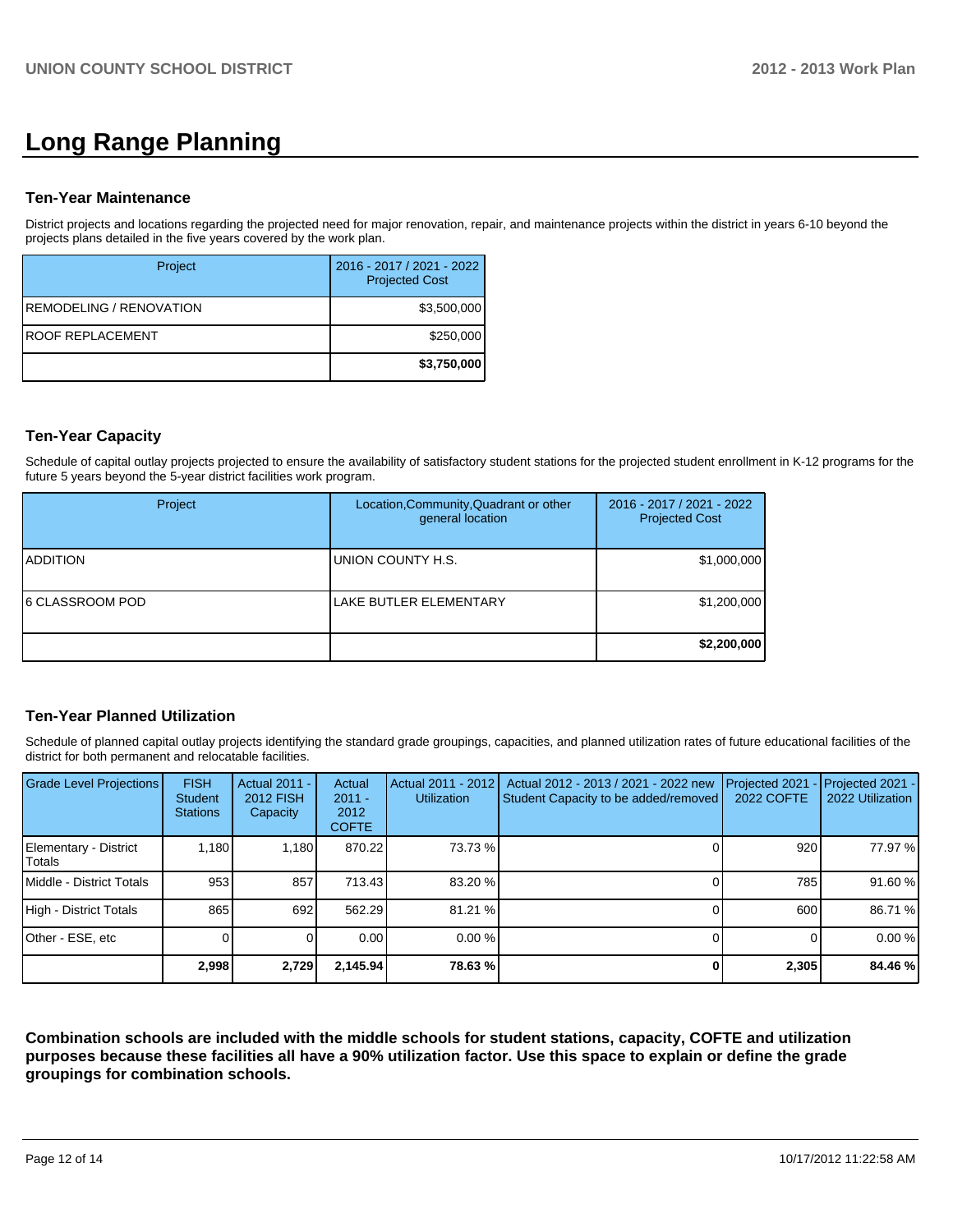No comments to report.

#### **Ten-Year Infrastructure Planning**

**Proposed Location of Planned New, Remodeled, or New Additions to Facilities in 06 thru 10 out years (Section 28).**

UNION COUNTY HIGH SCHOOL 4 CLASSROOM POD. ON PRESENT SITE. 6 CLASSROOOM POD AT LAKE BUTLER ELEMENTARY SCHOOL. ON EXISTING SITE

Plans for closure of any school, including plans for disposition of the facility or usage of facility space, and anticipated revenues in the 06 thru 10 out **years (Section 29).**

N/A

### **Twenty-Year Maintenance**

District projects and locations regarding the projected need for major renovation, repair, and maintenance projects within the district in years 11-20 beyond the projects plans detailed in the five years covered by the work plan.

| Project               | 2021 - 2022 / 2031 - 2032 Projected Cost |
|-----------------------|------------------------------------------|
| NEW ELEMENTARY SCHOOL | \$40,000,000                             |
| INEW ROOF             | \$700,000                                |
|                       | \$40,700,000                             |

## **Twenty-Year Capacity**

Schedule of capital outlay projects projected to ensure the availability of satisfactory student stations for the projected student enrollment in K-12 programs for the future 11-20 years beyond the 5-year district facilities work program.

| Project                       | Location, Community, Quadrant or other<br>general location | 2021 - 2022 / 2031 - 2032<br><b>Projected Cost</b> |
|-------------------------------|------------------------------------------------------------|----------------------------------------------------|
| UNION COUNTY HIGH SCHOOL ROOF | <b>IPRESENT LOCATION</b>                                   | \$750,000                                          |
|                               |                                                            | \$750,000                                          |

## **Twenty-Year Planned Utilization**

Schedule of planned capital outlay projects identifying the standard grade groupings, capacities, and planned utilization rates of future educational facilities of the district for both permanent and relocatable facilities.

| <b>Grade Level Projections</b>  | <b>FISH</b><br><b>Student</b><br><b>Stations</b> | Actual 2011 -<br>2012 FISH<br>Capacity | Actual<br>$2011 -$<br>2012<br><b>COFTE</b> | <b>Utilization</b> | Actual 2011 - 2012   Actual 2012 - 2013 / 2031 - 2032 new<br>Student Capacity to be added/removed | <b>IProjected 2031 - IProjected 2031 -</b><br>2032 COFTE | 2032 Utilization |
|---------------------------------|--------------------------------------------------|----------------------------------------|--------------------------------------------|--------------------|---------------------------------------------------------------------------------------------------|----------------------------------------------------------|------------------|
| Elementary - District<br>Totals | 1.180                                            | 1.180                                  | 870.22                                     | 73.73 %            |                                                                                                   | 915                                                      | 77.54 %          |
| Middle - District Totals        | 953                                              | 857                                    | 713.43                                     | 83.20 %            |                                                                                                   | 775 I                                                    | 90.43 %          |
| High - District Totals          | 865                                              | 692                                    | 562.29                                     | 81.21 %            |                                                                                                   | 605                                                      | 87.43 %          |